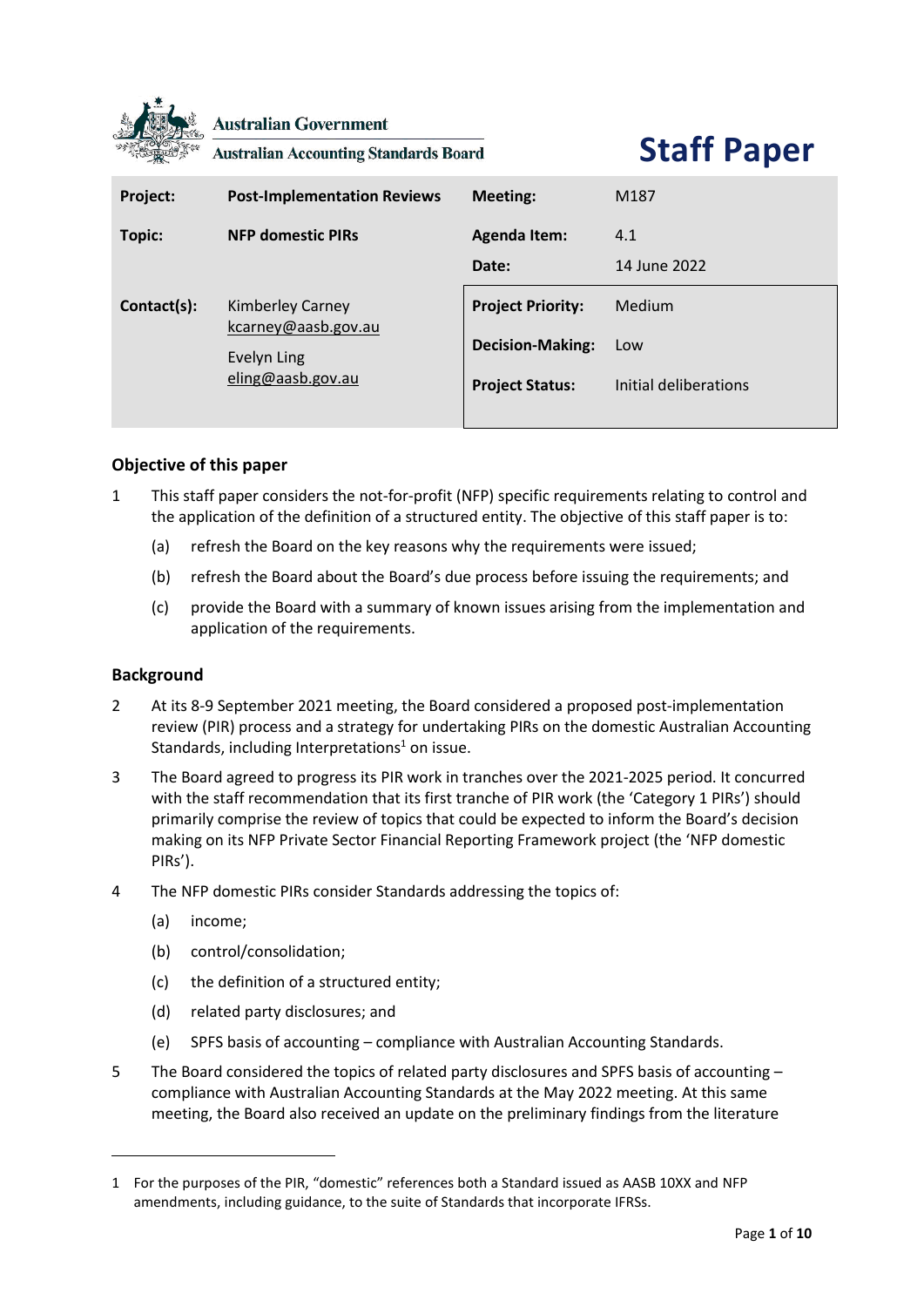review. This paper continues the Board's PIR discussions, as set out in the timeline reviewed by the Board at its May 2022 meeting.

# **Structure of this paper**

- 6 The remainder of this paper provides the Board with a:
	- (a) high-level overview of AASB 10 *Consolidated Financial Statements* Appendix E (paragraphs  $8 - 43$ );
	- (b) high-level overview of AASB 12 *Disclosure of Interests in Associates and Joint Ventures*  Appendix E (paragraph[s 44](#page-7-0) – [56\)](#page-8-0); and
	- (c) project timeline and next steps (paragraph [57\)](#page-8-1).
- 7 The high-level overview of the requirements:
	- (a) describes the Board's rationale for issuing the requirements;
	- (b) summarises the key requirements of the appendices;
	- (c) summarises implementation and application issues staff are aware of; and
	- (d) the Board's due process in developing each of the appendices.

# **High-level overview: Control/consolidation**

#### *Board's rationale for guidance for NFP entities on determining when an entity controls another*

- <span id="page-1-0"></span>8 AASB 10 was first issued by the Board in August 2011. It was to be effective for annual reporting periods beginning on or after 1 January 2013.
- <span id="page-1-1"></span>9 AASB 10 was one of a suite of new consolidation standards issued in Australia. The suite included AASB 10, AASB 11 *Joint Arrangements*, AASB 12, revised AASB 127 *Separate Financial Statements* and revised AASB 128 *Investments in Associates and Joint Ventures*.
- 10 When AASB 10 was issued, the Board prevented NFP entities from early adopting the requirements before the 1 January 2013 mandatory application date. In December 2012, the Board further deferred the NFP mandatory application date of AASB 10 to 1 January 2014. This deferral provided time for the Board to complete its consideration of NFP-specific issues associated with AASB 10 and the other newly issued Standards in the suite.
- 11 In October 2013, the Board added Appendix E to AASB 10 (via AASB 2013-8 *Amendments to Australian Accounting Standards – Australian Implementation Guidance for Not-for-Profit Entities – Control and Structured Entities*). Appendix E explains various principles in AASB 10 from the perspective of NFP entities, including the criteria for determining whether one entity controls another entity, and illustrates the principles with examples.
- 12 AASB 10 paragraph 6 states that "An investor controls an investee when it is exposed, or has rights, to variable returns from its involvement with the investee and can affect those returns through its power over the investee."
- 13 AASB 10 paragraph 7 states that for an investor to control an investee, the following three 'control' criteria must be present: power over the investee, returns to the investor, and the link between power and returns.
- 14 Appendix E does not seek to replace or revise the terminology used in AASB 10 but explains its application in the NFP private and public sectors. Appendix E also does not amend or deviate from the principles underlying AASB 10.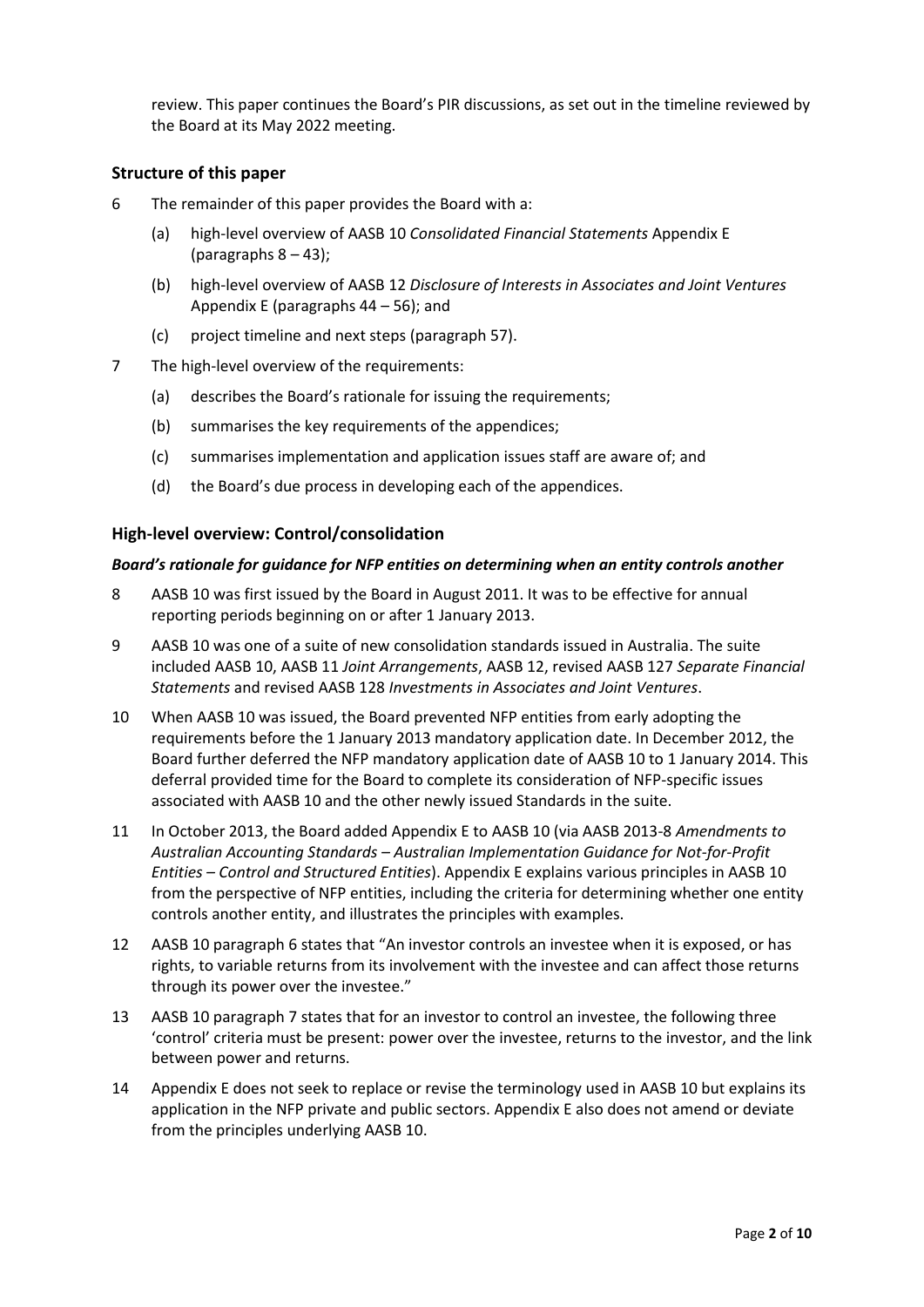#### *Key guidance included in the Standard*

- 15 The objective of AASB 10 is to establish principles for the presentation and preparation of consolidated financial statements when an entity controls one or more other entities.
- 16 Specifically, AASB 10:
	- (a) requires an entity (the parent) that controls one or more other entities (subsidiaries) to present consolidated financial statements;
	- (b) defines the principle of control, and establishes control as the basis for consolidation;
	- (c) sets out how to apply the principle of control to identify whether an investor controls an investee and, therefore, must consolidate the investee;
	- (d) sets out the accounting requirements for the preparation of consolidated financial statements; and
	- (e) defines an investment entity and sets out an exception to consolidating particular subsidiaries of an investment entity.
- 17 As AASB 10 is equivalent to IFRS 10 *Consolidated Financial Statements*, it is drafted from a forprofit perspective. Therefore, at a high-level Appendix E sets out guidance that addresses the following for NFP entities:
	- (a) the circumstances when rights arising from statutory arrangements may give rise to power;
	- (b) what affect, if any, economic dependence and power over the composition of the board has on the control assessment;
	- (c) guidance on substantive and protective rights and whether regulatory powers and statutory arrangements would be considered protective or substantive in nature;
	- (d) the requirement to apply the general control principles contained within AASB 10 when assessing whether State or Territory governments control local governments and whether governments control Universities;
	- (e) what affect the role of management/the board, together with the nature of returns received, or a trust established by a for-profit charity, has on the control conclusion;
	- (f) what constitutes a return and whether congruent objectives is sufficient to conclude whether a NFP investor controls an investee (assuming the other elements of the control model (i.e. power and the link between power and returns) are present); and
	- (g) the concept of delegated power and what principles to apply when determining whether a NFP investor is a principal or an agent.
- 18 When finalising AASB 2013-8, the Basis for Conclusions noted that some of the issues identified during the Board's due process were fundamental to the notion of control and were beyond the scope of AASB 10. These issues included:
	- (a) the nature of government departments as reporting entities;
	- (b) the role that disclosure of disaggregated information in whole of government financial reports might play in providing relevant information to users; and
	- (c) control of assets.
- 19 At the time, the Board concluded that because these issues are beyond the scope of AASB 10 and would not impede the application of AASB 10 by NFP entities, these issues did not need to be addressed before clarifying the application of the notion of control in AASB 10 for NFP entities. For the same reasons, staff consider that these issues are beyond the scope of this PIR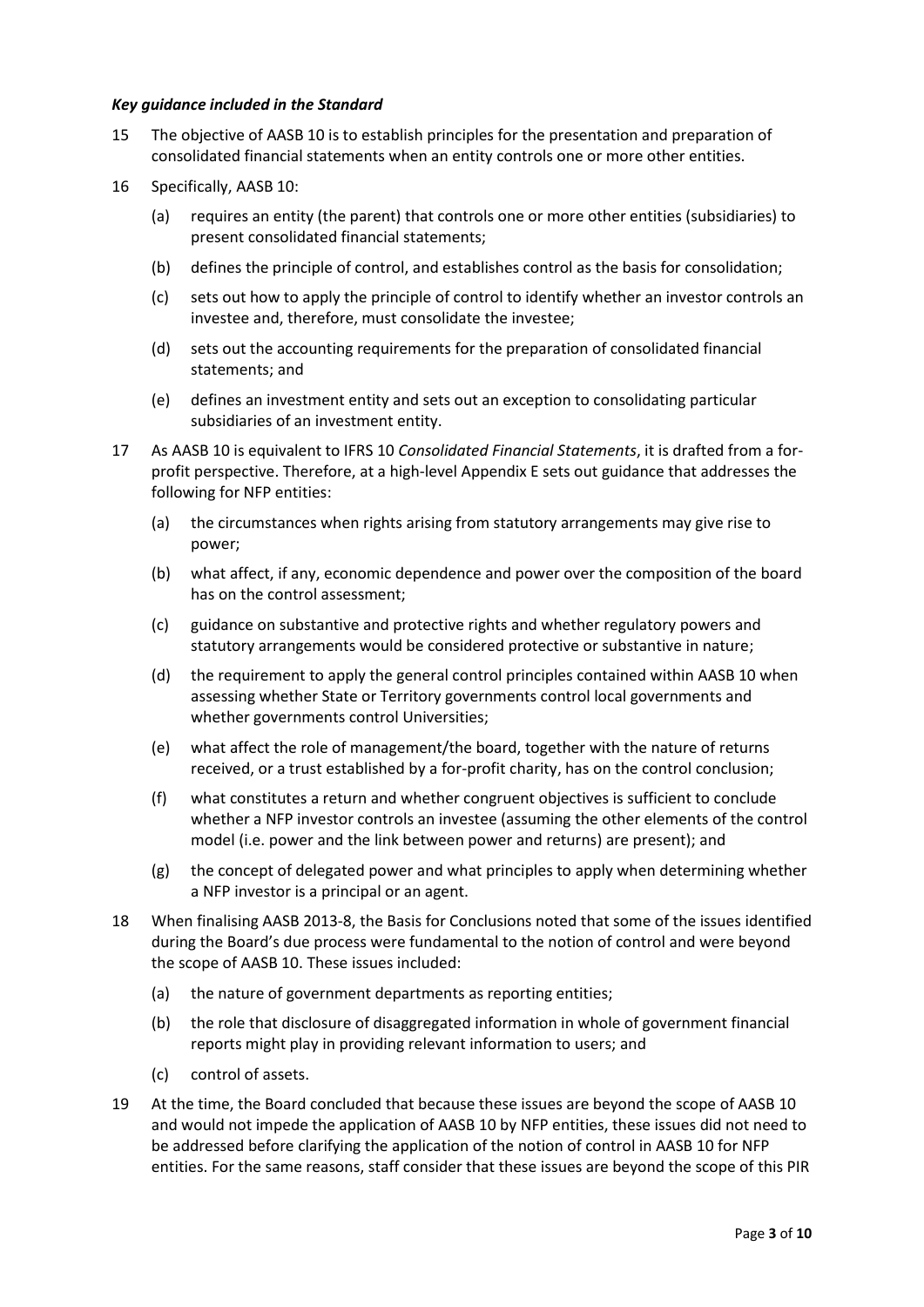topic. However, staff suggest that the Board consider them as part of its forthcoming PIR of certain public sector Standards<sup>2</sup>.

## *Implementation issues*

## *NFP private sector*

# Outcome of applying the control model

- 20 Feedback from staff of federal, state and territory regulators and NFP Project Advisory Panel members before and during the Board's current NFP Financial Reporting Framework project suggests that some stakeholders have concerns about applying the control model in the NFP private sector. Specifically, that AASB 10 requires entities to consolidate other entities they do not believe they have 'true' control over (that is, where the parent has 'theoretical' control through constitutional requirements rather than an in-practice exercise of control). Staff of one regulator observed that many NFP entity organisational structures do not naturally fit into AASB 10's "control" definition. Some NFP Project Advisory Panel members also indicated that preparers and auditors might disagree with some of the control conclusions illustrated in Appendix E of AASB 10.<sup>3</sup>
- 21 While some NFP entities operate as independent legal entities, others carry out their activities in conjunction with one or more related entities. For example, fundraising is often conducted by legally separate foundations or funds. Schools might have related entities engaged in investing or real estate management. When such relationships meet the control criteria in AASB 10, the financial position and performance of all entities must be aggregated, and consolidated financial statements must be prepared.
- 22 Staff understand that the governance structure of some religious organisations or schools may imply that one entity controls another. However, some stakeholders disagree with this conclusion. In their view, whilst there might be a relationship and shared objectives between one NFP entity and another (say a school and its building fund or a church and an auxiliary organisation), consolidation is not always appropriate. In their view, consolidation can be problematic, particularly if there is no shared financial liability or other financial impact of the relationship (e.g. a school cannot access assets held by the building fund to meet its operational or day-to-day commitments).
- 23 Stakeholders are concerned that if a school consolidates the building fund, for example, the school's financial position and performance may be obscured by the assets of the building fund, which the school cannot access to meet its operational or day-to-day needs. Stakeholders suggest that this may place donations and grants at risk if the school appears to be in a 'better' financial position than it is. Some stakeholders also suggest that preparing consolidated financial statements may not meet users' needs if users seek to understand the school's financial position and performance.

#### Ability to gather information

24 As part of the Board's current NFP Financial Reporting Framework project, staff received feedback from a NFP Project Advisory Panel member that NFP entities may face difficulty in

<sup>2</sup> This PIR includes AASB 1050 *Administered Items*, AASB 1051 *Land Under Roads*, AASB 1052 *Disaggregated Disclosures*, AASB 1004 *Contributions* and Interpretation 1038 *Contributions by Owners Made to Wholly-Owned Public Sector Entities*./

<sup>3</sup> Feedback pertaining to control/consolidation gathered as part of the Board's current NFP Financial Reporting Framework project was reported to the Board i[n Agenda Paper 3.3](https://aasb.gov.au/media/zgseovgz/3-3_sp_tier3reportingcontrolledandrelatedentities_m181_pp.pdf) and Agenda Paper 3.4 of the AASB June 2021 meeting.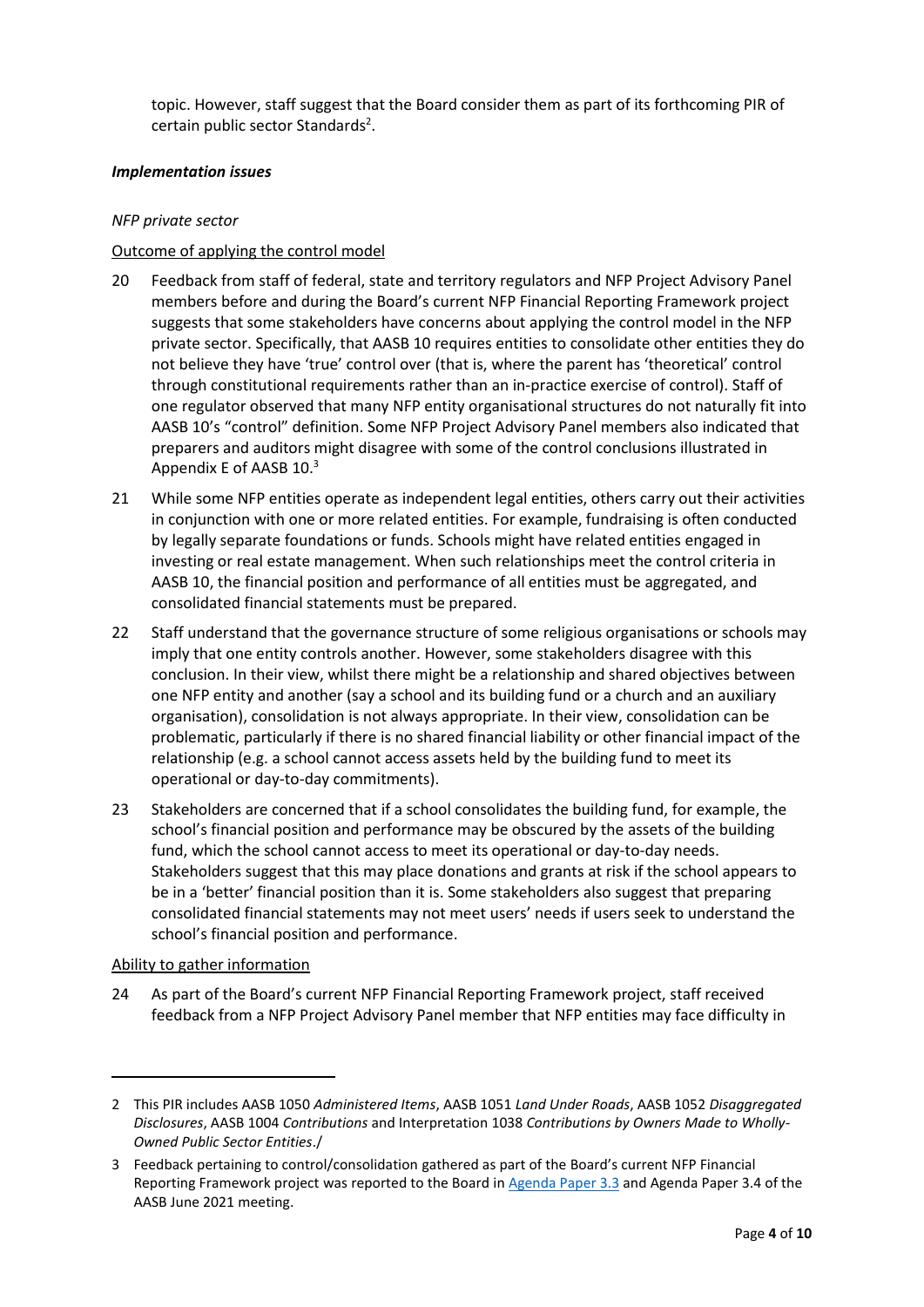identifying and consolidating a controlled entity because the information is not available to the entity due to practices in the sector (e.g. secrecy and a lack of documentation).<sup>4</sup>

## Assessing control without an ownership interest

- 25 Staff understand that assessing whether a NFP entity has rights that give rise to power can be challenging due to the legal structure of some entities. For example, companies limited by guarantee (CLBG) are often prohibited by their constitution from making distributions to their members. Instead, the constitution commonly requires any surplus assets be distributed to a like-minded entity.
- 26 Where an entity (investor) establishes a CLBG (investee) and provides it with the funds necessary to undertake a particular activity, if the investor can control how the CLBG must distribute any surplus assets on winding up of the investee, this is likely to indicate that the investor has an exposure to variable returns. This can be the case even if the investor itself is not entitled to the distribution.
- 27 However, because Appendix E paragraph 17(e) suggests that the right to direct distributions on winding up may be considered a protective right rather than a substantive right, the investor may not be considered to have control over the investee.
- 28 In practice, staff understand that when surplus assets are distributed back to the investor, investors often conclude that they have control. Conversely, when surplus assets are distributed to an unrelated entity, determining whether or not the investor has control is less clear, and divergence in practice has emerged. In some cases, investors conclude they have control, whereas, in others, they do not.
- <span id="page-4-0"></span>29 In addition to assessing control, staff are aware that mergers in the NFP sector often occur without the transfer of consideration. Instead, they occur via contract alone. Typically, one entity (the parent) will acquire the net assets of another entity (the subsidiary) without transferring any consideration or equity instruments. When accounting for these transactions, the parent entity recognises the subsidiary's net assets (a debit entry) in the consolidated financial statements. However, staff understand that divergence has emerged regarding where the credit entry should be recognised.
- 30 Staff understand that some parent entities recognise the credit in equity, while others recognise the credit in the profit or loss.
- 31 Staff note that AASB 3 *Business Combinations* paragraph 44 sets out that if a business combination is achieved by contract alone, the acquirer shall attribute to the owners of the acquiree the amount of the acquiree's net assets recognised in accordance with AASB 3. Essentially this means that the equity interests held in the acquiree by parties other than the acquirer are shown as a non-controlling interest (NCI). This is the case even if all of the equity interests in the acquiree are shown as a NCI. Staff understand that some stakeholders prefer this treatment as it removes any 'lumpiness' from the profit or loss in the year the merger occurs.
- <span id="page-4-1"></span>32 Conversely, staff note that generally, in the NFP sector, when a NFP acquires 'something' for significantly less than fair value principally to enable the NFP entity to further its objectives, the asset is recognised at fair value, and the credit entry is often recognised in the profit or loss. As the merger is a business combination, it is outside the scope of AASB 1058 *Income of Not-for-Profit Entities* (paragraph 7(b)). However, staff understand that some stakeholders

<sup>4</sup> Feedback relating to control/consolidation gathered as part of the Board's current NFP Financial Reporting Framework project was reported to the Board in [Agenda Paper 3.3](https://aasb.gov.au/media/zgseovgz/3-3_sp_tier3reportingcontrolledandrelatedentities_m181_pp.pdf) and Agenda Paper 3.4 of the AASB June 2021 meeting.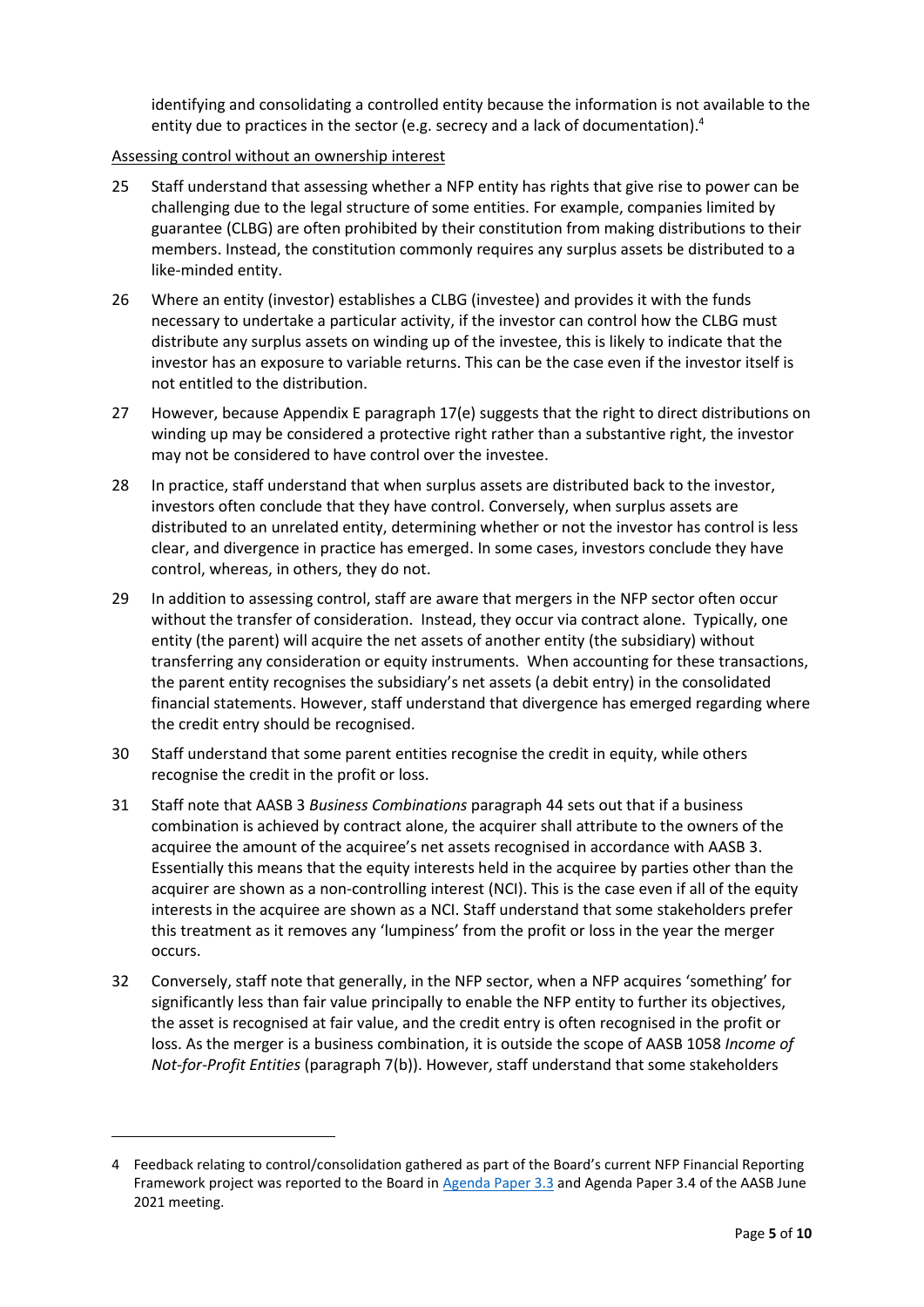apply AASB 1058 by analogy and recognise the credit entry in the profit or loss, akin to the accounting treatment for donated assets.

33 Staff note that the issue summarised in paragraphs [29](#page-4-0) – [32](#page-4-1) is beyond the scope of this PIR topic as it does not relate to determining whether an entity is controlled and rather the resulting accounting treatment of a controlled entity. However, staff suggest this issue should be considered as part of the Business Combinations under Common Control project.

## *NFP public sector*

34 In response to AASB ITC 43 *Request for Comment on IASB Request for Information on Postimplementation Review – IFRS 10, 11 and 12*, the Board received a submission from Heads of Treasuries Accounting and Reporting Advisory Committee (HoTARAC). HoTARAC did not have any issues with IFRS 10 and IFRS 11 that it wished to bring to the Board's attention. However, the submission noted that "the additional guidance previously added to the Australian standard (AASB 10) has been useful in clarifying practical issues of control".<sup>5,6</sup>

#### Principal v agent

35 As part of the feedback on ED 318 *Illustrative Examples for Income of Not-for-Profit Entities and Right-of-Use Assets*, stakeholders sought clarification of when an entity might be acting as a principal versus as an agent.<sup>7</sup> Staff are also aware of situations in the public sector where it is unclear whether or not a party is an agent. In the public sector, investments are often not financial, and returns are quite often in the form of policy outcomes rather than financial outcomes. The difficulties applying the guidance could be due to the nature of the public sector relationships and may not be equally relevant in the private sector. Feedback to AASB staff noted that there appeared to be inconsistent conclusions in similar situations. It has been suggested that the existing guidance in AASB 10 Appendix E is generally useful as it clarifies/ confirms how to analogise the requirements for the public sector. However, in some cases, it was necessary to apply the for-profit guidance that applies to managed funds. This was challenging for finance professionals who do not have a background within the finance sector.<sup>8</sup>

#### *Process in developing AASB 10 Appendix E*

36 AASB 10 incorporates IFRS 10. Consequently, the text of the body of AASB 10 and Appendices A–C is expressed from the perspective of for-profit entities in the private sector.

#### *The due process in developing AASB 2013-8*

- 37 The AASB issued Exposure Draft ED 238 *Consolidated Financial Statements – Australian Implementation Guidance for Not-for-Profit Entities* to propose adding an appendix to AASB 10 to explain and illustrate how the principles in AASB 10 apply from the perspective of NFP entities in the private and public sectors, particularly to address circumstances where a forprofit perspective does not readily translate to a NFP perspective.
- <span id="page-5-0"></span>38 In developing the proposals in ED 238, discussions were held with constituents experienced in NFP public sector and private sector financial reporting to identify implementation issues that might be encountered in applying AASB 10 in a NFP context. The Board also commissioned research into the implementation issues encountered by NFP entities applying the notion of

<sup>5</sup> [HoTARAC submission](https://www.aasb.gov.au/admin/file/content106/c2/HoTARAC_letter%20to%20AASB%20RFI%20IFRS%2010,11,12_March%202021_1617065993291.pdf) on AASB ITC 43.

<sup>6</sup> Staff acknowledge that the HoTARAC submission provided feedback regarding the level of disclosures required by IFRS 12./ This feedback was included in the AASB 's response to the IASB on the PIR of IFRS 10, IFRS 11 and IFRS 12.

<sup>7</sup> Refer [Agenda Paper 5.1](https://www.aasb.gov.au/media/ku5h55jt/05-1_sp_ed318feedbackanalysis_m186_pp.pdf) of the AASB April 2022 meeting.

<sup>8</sup> This feedback was obtained from a PAP member during the AASB's outreach as part of the IFRS 10, IFRS 11 and IFRS 12 PIR.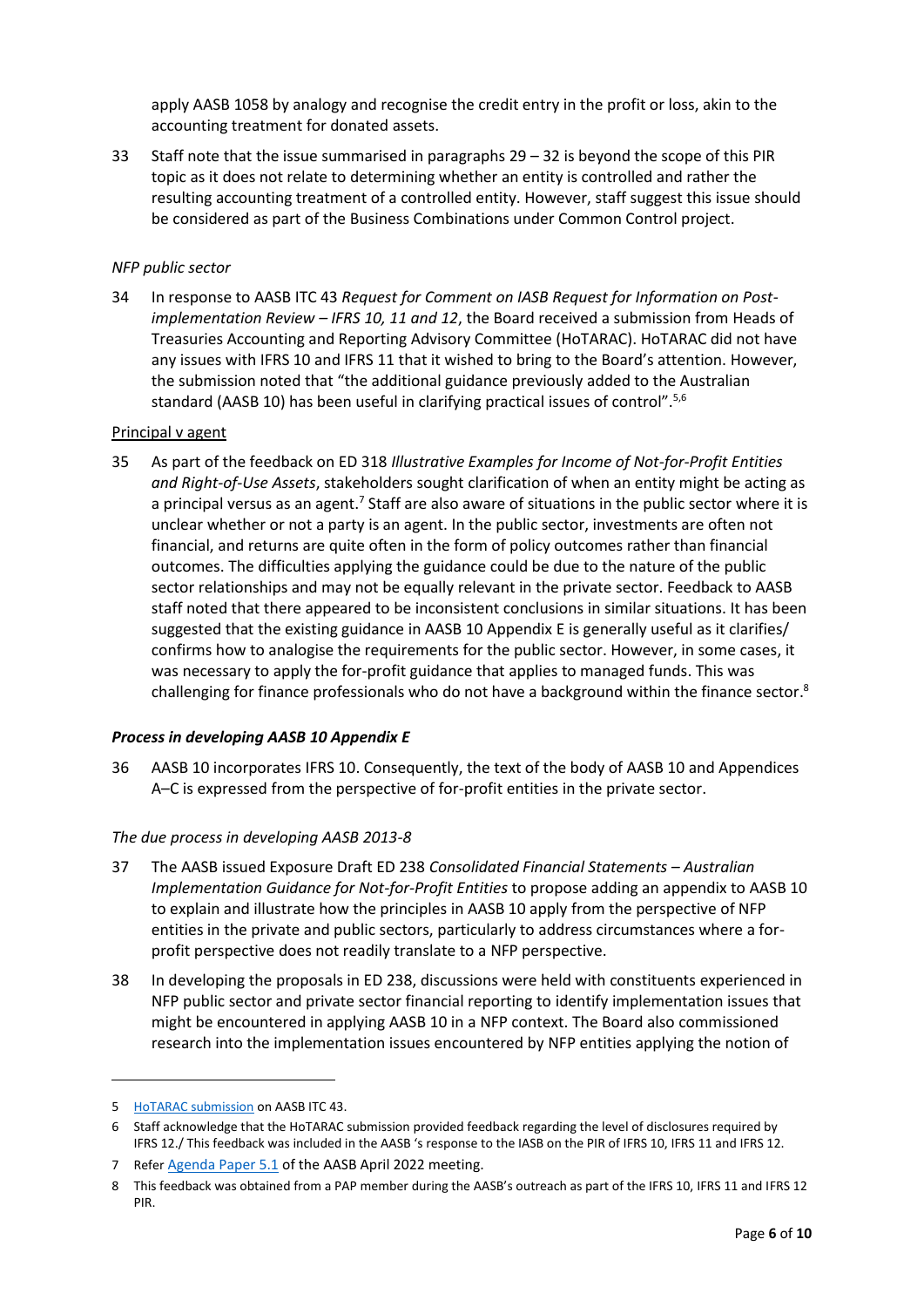control in the superseded AASB 127 *Consolidated and Separate Financial Statements*. At the time, an extensive search of the academic and professional literature in accounting was undertaken. It did not identify any significant discussion of the issue of the application of control in the NFP sector.<sup>9</sup>

- 39 ED 238 was issued for public comment in March 2013, with comments due by 30 June 2013. The Board received thirteen submissions. Most were generally supportive of the proposals whilst raising various issues for the Board's consideration.
- 40 The Board finalised AASB 10 Appendix E in October 2013.

#### *Stakeholder concerns during the development of AASB 10 Appendix E*

- 41 In finalising AASB 10 Appendix E, the Board considered feedback from stakeholders and made several changes to the ED 238 proposals. For example, the Board:
	- (a) amended major examples to more clearly address the relevant activities of the NFP entity and to more clearly address the three criteria for control;
	- (b) included an additional NFP private sector example following feedback that the examples were too focussed on NPF public sector entities;
	- (c) amended guidance to acknowledge that in limited circumstances, rights under substantively enacted legislation could become exercisable in time for making decisions about an investee's relevant activities; and
	- (d) clarifying that a delegate in the NFP public sector is not an agent of the delegator. References to 'delegated control' were also deleted as it was unnecessary to introduce a new term.
- <span id="page-6-1"></span>42 The Board also discussed a range of other issues raised by respondents. These issues included:
	- (a) considering whether to provide guidance about assessing the relative significance of the rights of different parties (i.e. identifying which investor directs the activities that most significantly affect the investee's returns);
	- (b) including an alternative local government scenario when assessing control for completeness;
	- (c) considering whether to extend a proposed example to address collective control under which a particular entity would be consolidated in the whole of government financial statements despite no individual entity or Minister in the jurisdiction being considered to control the particular entity; and
	- (d) providing guidance on the effect of removal rights in the public sector since a government or Minister will often have the right to dismiss key executives of public sector entities such as department heads; and
	- (e) reconsidering the position that the power to enact or change legislation could not give an investor the current ability to direct the relevant activities of an investee.
- <span id="page-6-0"></span>43 The Board considered the matters summarised in para [42.](#page-6-1) However, no changes were made to the implementation guidance proposed in ED 238 when the Board finalised AASB 10 Appendix E.

#### **Question for Board members**

Q1 Do Board members have any comments on the high-level summary of AASB 10 Appendix E?

<sup>9</sup> Staff's consideration of this research and its relevance to this PIR topic is on-going.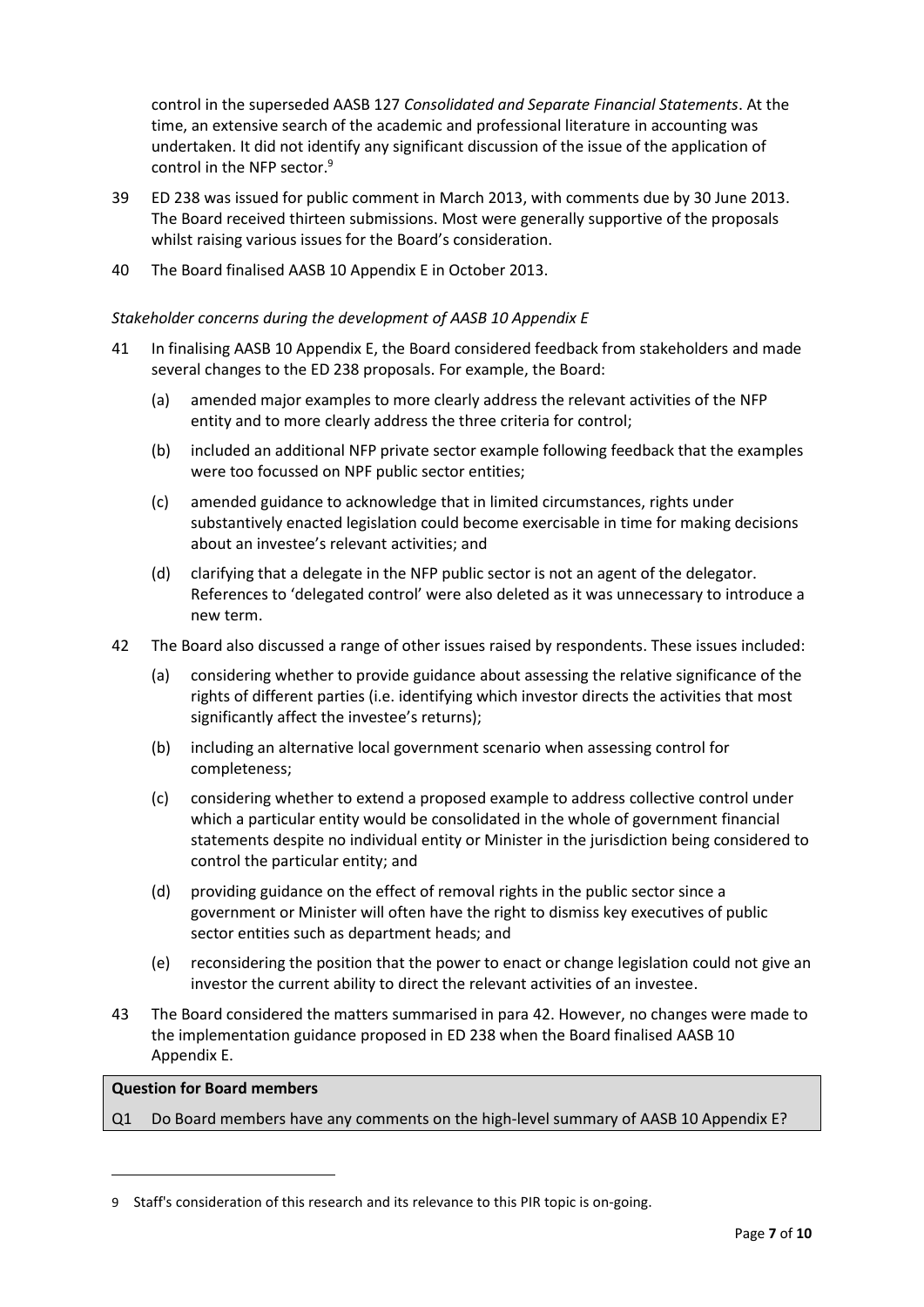# **High-level overview: Structured Entities**

# *Board's rationale for issuing guidance on the application of the definition of 'structured entities' for NFP entities*

- <span id="page-7-0"></span>44 As noted in paragraph [9,](#page-1-1) AASB 12 was first issued by the Board in August 2011. Like AASB 10, it was to be effective for annual reporting periods beginning on or after 1 January 2013. However, when AASB 12 was issued, the Board also prevented NFP entities from early adopting the requirements before the 1 January 2013 mandatory application date.
- 45 In October 2013, the Board further deferred the NFP mandatory application date to 1 January 2014, as it did with AASB 10, so the Board could consider NFP-specific issues associated with the other newly issued Standards in the suite.
- 46 In October 2013, the Board added Appendix E to AASB 12 (via AASB 2013-8). Appendix E explains the application of the definition of 'structured entity' by NFP entities.

#### *Key guidance included in AASB12 Appendix E*

- 47 AASB 12 contains specific disclosure requirements for consolidated and unconsolidated structured entities. A structured entity is defined in AASB 12 Appendix A as "an entity that has been designed so that voting or similar rights are not the dominant factor in deciding who controls the entity, such as when any voting rights relate to administrative tasks only and the relevant activities are directed by means of contractual arrangements."
- 48 For many NFP entities, voting rights may not be the dominant factor in deciding who controls an entity. Accordingly, the application of the structured entity definition would result in many NFP entities being classified as structured entities due to the absence of voting or similar rights.
- 49 AASB 12 Appendix E provides guidance that explains that the principle underlying the definition of a structured entity is intended to capture entities where less conventional means are the dominant factors in determining who controls the entity and that structured entities are intended to be a limited class of entities.
- 50 The guidance in Appendix E stipulates that the reference in the definition of a structured entity to 'similar rights' includes administrative arrangements and statutory provisions, as these are often the dominant factor in determining control of NFP entities.
- 51 Therefore, NFP entities designed so that voting rights, including administrative arrangements or statutory provisions, are not the dominant factor in determining control of an entity would not be captured by the definition of structured entity in AASB 12.

#### *Implementation issues*

52 At the time of writing this paper, staff are not aware of any implementation issues with applying AASB 12 Appendix E by NFP entities.

#### *Process in developing AASB 12 Appendix E*

- 53 Like AASB 10, the AASB issued ED 238 to propose adding an appendix to AASB 12 to explain how to apply the definition of structured entity by NFP entities.
- 54 As noted in paragraph [38,](#page-5-0) in developing the proposals in ED 238, discussions were held with constituents experienced in NFP public sector and private sector financial reporting.
- 55 Following the issue of ED 238, the Board considered the thirteen submissions that were received and finalised AASB 12 Appendix E in October 2013. In finalising AASB 12 Appendix E, limited amendments were made to the proposals in ED 238.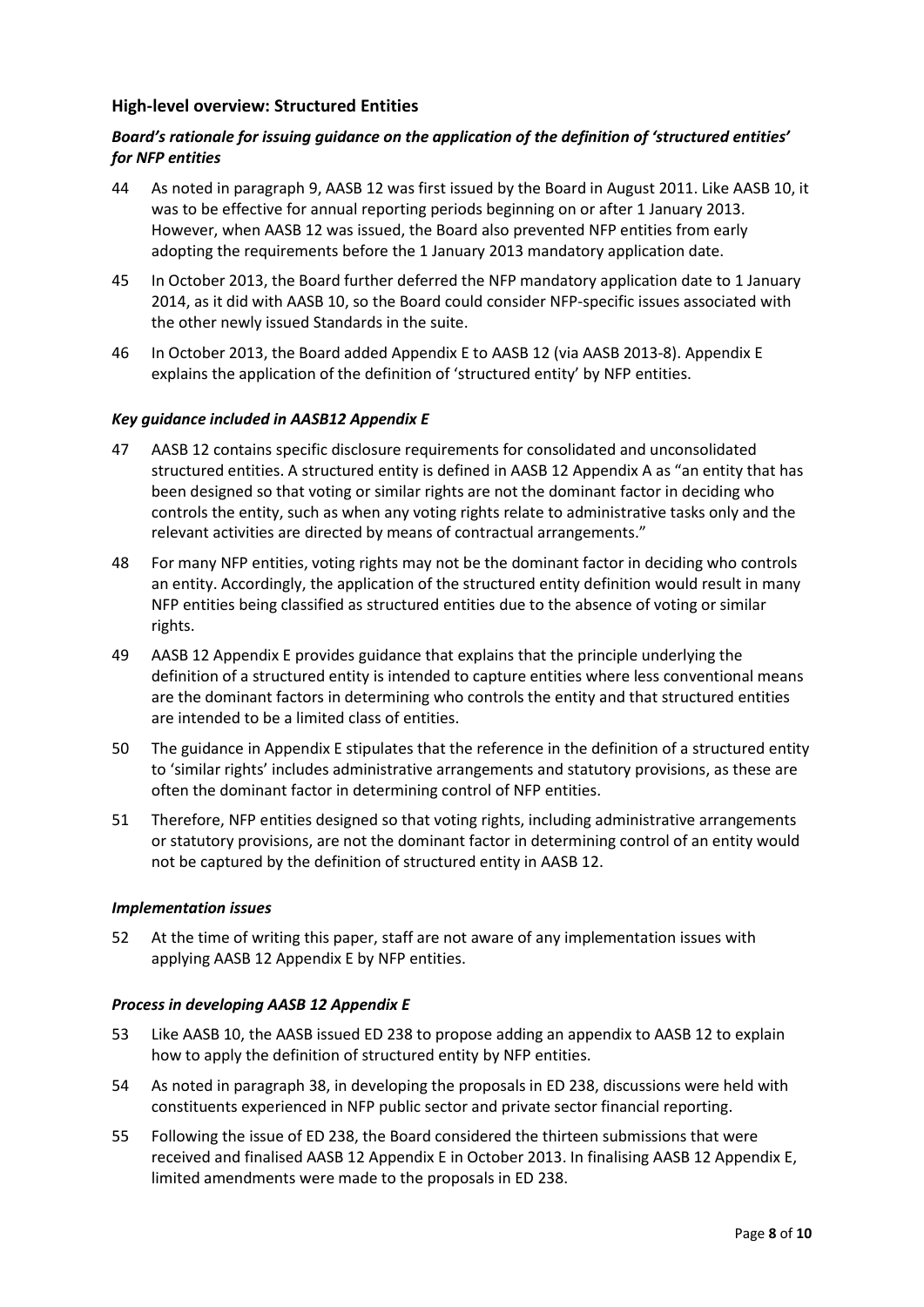## *Stakeholder concerns made during the development of AASB 12 Appendix E*

<span id="page-8-0"></span>56 Staff are not aware of any specific implementation issues with the requirements.

# **Question for Board members**

Q2 Do Board members have any comments on the high-level summary of AASB 12 Appendix E?

#### **Project timeline and next steps**

<span id="page-8-1"></span>57 The following table contains the revised NFP domestic PIR timeline agreed upon with the Board at the May 2022 Board meeting. Subject to any feedback from Board members, staff intend to continue progressing work on the NFP domestic PIR project as outlined in the timeline below.

| <b>Staff's proposed</b><br>timeline                                                              | Project milestones based on the PIR process                                                                                                                                                                                                                                                                                                                                                                                                       |
|--------------------------------------------------------------------------------------------------|---------------------------------------------------------------------------------------------------------------------------------------------------------------------------------------------------------------------------------------------------------------------------------------------------------------------------------------------------------------------------------------------------------------------------------------------------|
| Control/<br>consolidation and<br>structured entities<br><b>Board meeting:</b><br>22/23 June 2022 | Steps 1, 2: Review of original project documentation and collation of<br>identified issues.                                                                                                                                                                                                                                                                                                                                                       |
| June 2022                                                                                        | Step 3: Finalise findings from academic research                                                                                                                                                                                                                                                                                                                                                                                                  |
| June 2022-<br>September 2022: all<br>topics except for<br>income                                 | Step 4: Seek preliminary feedback from targeted stakeholders (as necessary)<br>and review feedback received <sup>10</sup>                                                                                                                                                                                                                                                                                                                         |
| <i>Income</i><br><b>Board meeting:</b><br>3 August 2022                                          | Steps 1, 2: Review of original project documentation and collation of issues<br>the Board are aware of.                                                                                                                                                                                                                                                                                                                                           |
|                                                                                                  | Steps 5, 6: Prioritise issues identified in the planning phase to determine the<br>scope of the consultation document and discuss steps 1-5 (as necessary) with<br>the Board before developing the consultation document.                                                                                                                                                                                                                         |
| <b>Board meeting:</b><br>21/22 September<br>2022                                                 | Staff note that prior to the September 2022 meeting, the Board will have<br>considered steps 1 and 2 for each of the topics covered by the NFP domestic<br>PIRs. Therefore, discussion at the September meeting is expected to be<br>limited to providing Board members with an update on any findings from<br>academic and relevant non-academic research, feedback obtained from<br>stakeholders during targeted outreach and any sweep issues. |
|                                                                                                  | Step 7: Draft consultation document.                                                                                                                                                                                                                                                                                                                                                                                                              |

<sup>10</sup> As staff have previously gathered initial feedback from targeted stakeholders relating to income of NFP entities as part of the Board's narrow-scope project on this topic, no additional targeted outreach is considered necessary.